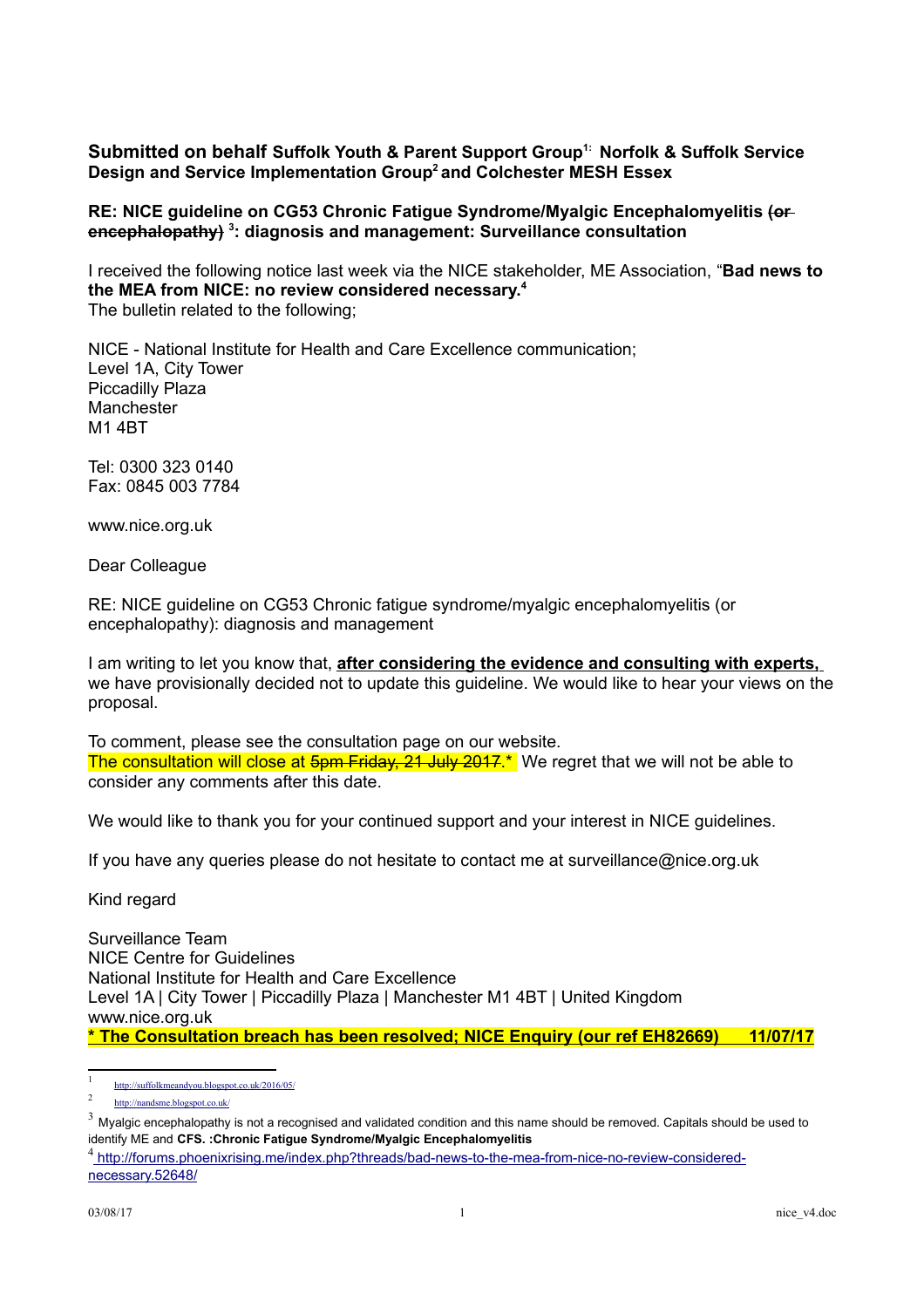**1. Do you agree with the proposal not to update the guideline? No.**

To Surveillance Team; you state;

"The clinical guideline for CG53 Chronic fatigue syndrome/myalgic encephalomyelitis (or encephalopathy): diagnosis and management has been checked by NICE for the need for update. **Registered stakeholders for the guideline are invited to comment on the provisional decision** via this website. Organisations not registered as stakeholders are not able to comment, we recommend that you register as a stakeholder or you contact the [registered stakeholder](https://www.nice.org.uk/guidance/cg53/documents/stakeholder-list-2)  [organisation](https://www.nice.org.uk/guidance/cg53/documents/stakeholder-list-2) that most closely represents your interests and pass your comments to them. Note that the provisional review decision presented here does not constitute NICE's formal decision on this guideline. The decision is provisional and may change after consultation."

Consultation dates: **10 July 2017** (9am) to **24 July 2017** (9am)

I have had to challenge the NICE Consultation period 10th-21st July and secure an extension; and have issued an FOI-to secure material information to inform my response (but which will not be made available within the necessary timeframe).

The provisional decision issued and now under consideration by NICE: may endanger compliance with the following NICE Terms of Reference<sup>[5](#page-1-0)</sup> in the footnote below.

Having looked at the NICE website, I can see no evidence that the NICE process of review is in the public interest and complies with the transparency and openness required by the public who have a right to interrogate the NICE decision making and question any NICE guidance fitness for purpose.

**2. Do you agree with the proposal to remove the guideline from the static list? Yes.**

**A review of CG53 needs to be done, to achieve compliance with and to meet the requirements of the 2012 Health and Social Care Act & the 2003 Standards for Better Heath which in turn inform the Care Quality Commission Core Requirements, of which 3 of the 5 core requirements used in inspections are relevant.** 

**The NICE pathway process** on the NICE website **for CFS and ME Guidance which is under review, appears to be incomplete, limited and inadequate** (see my annotations of your "patient experience flowchart "on pages 8 and 11 (of my response).

Most importantly, the decision not to review may lead to noncompliant with the current legislative approach and relevant Standards for Health which govern service provision.

Standing Orders and Terms of Reference **Terms of Reference** 

**Overview** 

identifying and mitigating the risks faced by the Institute.

<span id="page-1-0"></span><sup>5</sup> **https://www.nice.org.uk/Media/Default/About/Who-we-are/20140910-smt-tors-final.pdf NATIONAL INSTITUTE FOR HEALTH AND CARE EXCELLENCE** Senior Management Team

 <sup>1.</sup> constructing effective relationships with partner organisations and maintaining good communications with the public , the NHS, social care and local government and with the life sciences industries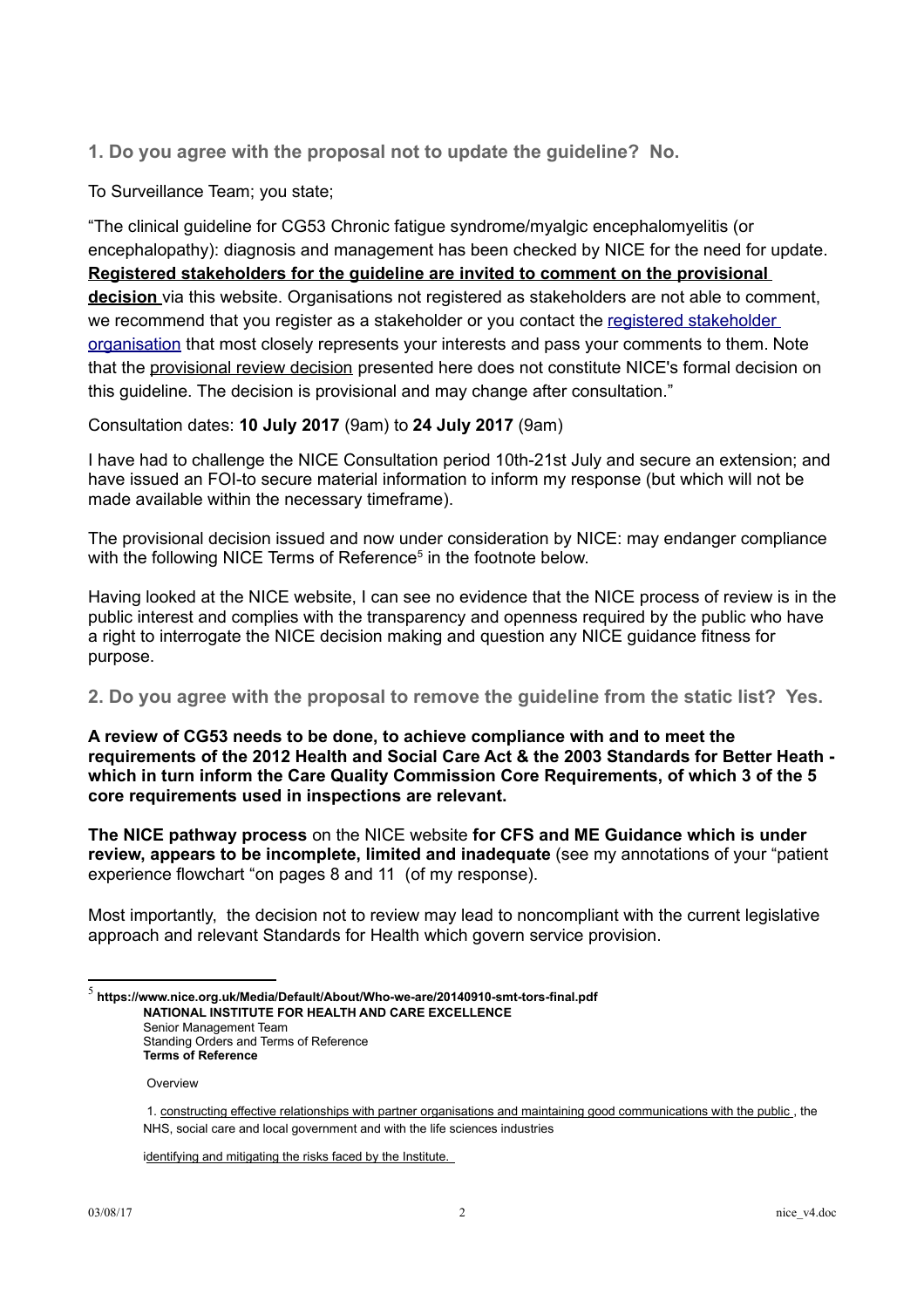The 2007 NICE guidance and review process appears inconsistent with the requirements currently placed on health care providers (many of whom follow the 2007 NICE Guidance, in principle, to determine provision).

**We suggest that the 2007 guidance is now inconsistent with and potentially at odds with the requirements and aims of the Health & Social Care Act 2012 and Care Act 2014.**  It is non compliant with the 2003 "Standards for Better Health" - Aims and specific Standards.

**3. Do you have any comments on areas excluded from the scope of the guideline? Yes.**

**The surveillance report considers and says it resolves the question of whether the guideline should be changed to align with new conclusions in the US about the diagnosis and the management of ME/CFS.**

**ME and CFS is an International problem and needs dealing with as such. There is a growing international consensus supported by patients, carers, clinicians, medical researchers and some NHS commissioning teams with which NICE should align its guidance.**

Furthermore, recent case law $6$  will require that NICE show due diligence to assess the need to review their decision making against any new legal benchmarking.

We request that either the quideline be revised to include the vital information now excluded, or that NICE develops a new surveillance report that directly addresses these ethical considerations in a way that reflects the organisation's commitments to the ethical practices described in the NICE Social Value Judgments document.

We draw your attention to the;

APPRAISAL OF GUIDELINES FOR RESEARCH & EVALUATION INSTRUMENT : The AGREE Collaboration September 2001. Agree.org - An international tool for the assessment of practice guidelines. It has recently been updated.

I am aware to date of the following;

## **Professor Mark Baker, NICE[7](#page-2-1)**

"2.1 The Chairman introduced Prof Baker who explained he had been in post for about two years. The Professor said he would start with an explanation of the process by which subjects come before NICE. Originally they had just responded to whoever wanted guidance. Then around 2005-6 a formal process of topic selection, with specialist panels, was set up. That process was changed around the end of 2010 when the main political parties preferred "standards" to guidelines in the NHS. In March 2012 a Library of Quality Standards Topics was established; it included a number of NICE guidelines but ME/CFS was not among them and he did not know why. It was not feasible to

<span id="page-2-0"></span> $\overline{6}$  The Montgomery case has changed the way in which guidance now needs to be given. NICE can no longer rely on only the best available evidence in their opinion, they have a duty to identify all risks and benefits. [https://www.supremecourt.uk/decided-cases/docs/UKSC\\_2013\\_0136\\_Judgment.pdf](https://www.supremecourt.uk/decided-cases/docs/UKSC_2013_0136_Judgment.pdf)

<https://mdujournal.themdu.com/issue-archive/issue-4/informed-consent-a-year-on-from-montgomery>

<span id="page-2-1"></span><sup>7</sup> <http://www.meassociation.org.uk/2014/07/forward-me-group-minutes-of-meeting-at-house-of-lords-25-june-2014/>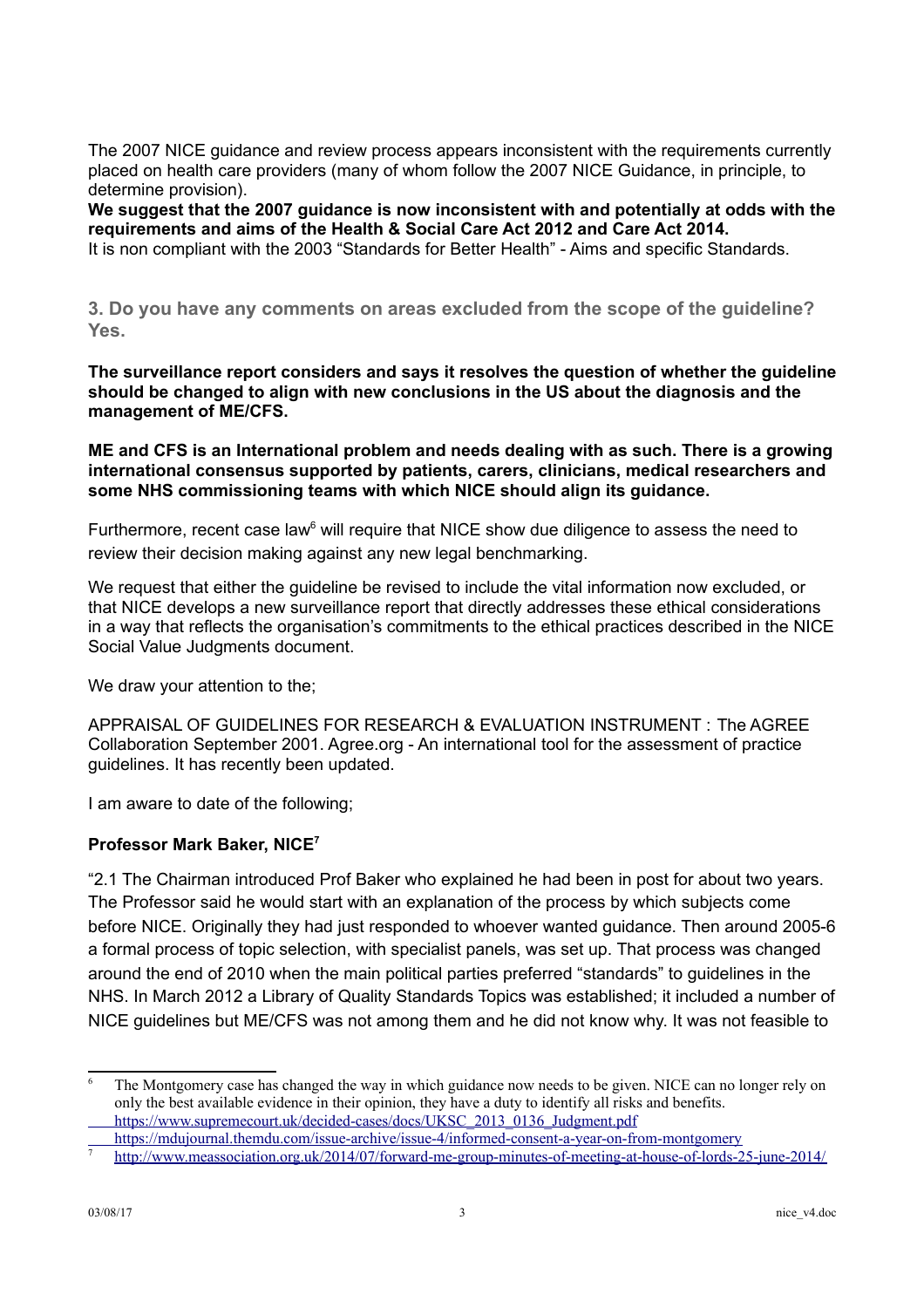update or change guidelines not in the Library until at least 2017. The Library was now the responsibility of NHS England, not of the Department of Health."

The Groups observations

- 1. That recommendations are made apparently by **"topic experts"[8](#page-3-0)** who are unknown to the public or anyone outside of NICE including interested politicians.
- 2. That the **"research"** done and **evidence base** for these recommendations are unknown to the public or anyone outside of NICE, including interested politicians.
- 3. That likewise, the **"Surveillance Team"** at NICE are unknown to the public or anyone outside of NICE including interested politicians; so their competency and possible **conflicts of interests and declaration** currently have not been released to public scrutiny.
- 4. That this is a selective and discriminatory and inconsistent approach by NICE who have released the footnoted information for other NICE consultations which, Norfolk and Suffolk Groups, have contributed to recently as partner stakeholders together with other registered stakeholders.<sup>[9](#page-3-1)</sup>
- 5. The NICE Equality Impact Statement for CG53 should be available for public scrutiny.
- 6. UNCRPD<sup>[10](#page-3-2)</sup> compliance is required as well. The current quidance process is incompatible with the UK Conventions on Children, the disabled and women.

I would like to ask the following question of the Surveillance Team (in addition to my EH82739 Freedom of Information request**- as I have received a notice that NICE seem to be too busy to oblige me with information: it is unfortunate that response to the FOI will not be available during the consultation period;**

- 1) T**he 2007 NICE Guidance and review process does not appear to have been assessed against the new legislatory requirements enacted over the last 10 years**. How can *"no review needed"* therefore be a recommendation?
- 2) Where is the evidence for the *"no review needed"?*
- 3) Who are the individuals within NICE who suggested this decision?
- 4) What factual data and evidence was used to arrive as this recommendation?

Ref: http://www.me-net.combidom.com/meweb/web1.4.htm#westminster

Question made during correspondence with NICE Team- "The Institute responded to my comments on behalf of \*\*\* Group at guideline **scope stage ;Regaining Independence Guideline Scope Consultation**:Scoping exercise with response from **developers's**

[https://www.nice.org.uk/guidance/gid-scwave0709/documents/intermediate-care-including-reablement-scope](https://www.nice.org.uk/guidance/gid-scwave0709/documents/intermediate-care-including-reablement-scope-consultation-comments-table2)[consultation-comments-table2](https://www.nice.org.uk/guidance/gid-scwave0709/documents/intermediate-care-including-reablement-scope-consultation-comments-table2)

 "I anticipate that this will be an important issue for the **Guideline Committee** to consider'.*Can you direct me to any point in the draft that is indicative of the* **Guideline Committee** *having considered this 'important issue? "* Contacts- Danielle Conroy Guideline co- ord 0160 41604008 Nick Staples, the project manager was out of his office 020 7045 2076

<span id="page-3-2"></span> $10$  The presently pervasive ambit of the guideline carries freight in the shape of distortion of the concept of patient choice and "no decision about me without me"- the UN Convention on the Rights of People with Disabilities [UNCPRD].

<span id="page-3-0"></span><sup>8</sup> Source: UK House of Lords Date: July 19, 2017 URL: http://www.parliament.uk/business/publications/written-questions-answers-statements/writtenquestion/Lords/2017-07-10/HL637/

<span id="page-3-1"></span><sup>9</sup> NIHCE draft guideline 'Intermediate care (including reablement)' [https://www.nice.org.uk/guidance/GID-](https://www.nice.org.uk/guidance/GID-SCWAVE0709/documents/draft-guideline)[SCWAVE0709/documents/draft-guideline](https://www.nice.org.uk/guidance/GID-SCWAVE0709/documents/draft-guideline)

Article 19 of the UNCRPD makes clear that Independent Living is not necessarily about disabled people doing things for themselves but rather about having choice and control over the support they need to achieve their goals. "The focus for all to benefit from a particular approach, CBT and GET in the draft Guideline is both unrealistic and in our view indicative of a highly restrictive understanding people with ME's needs and safety.

This can be be addressed by dealing with the need to clearly delineate and circumscribe the relevance of the guideline. In doing so the guideline committee and development group may wish to bear in mind that 'autonomy' I the core principle for personal choice."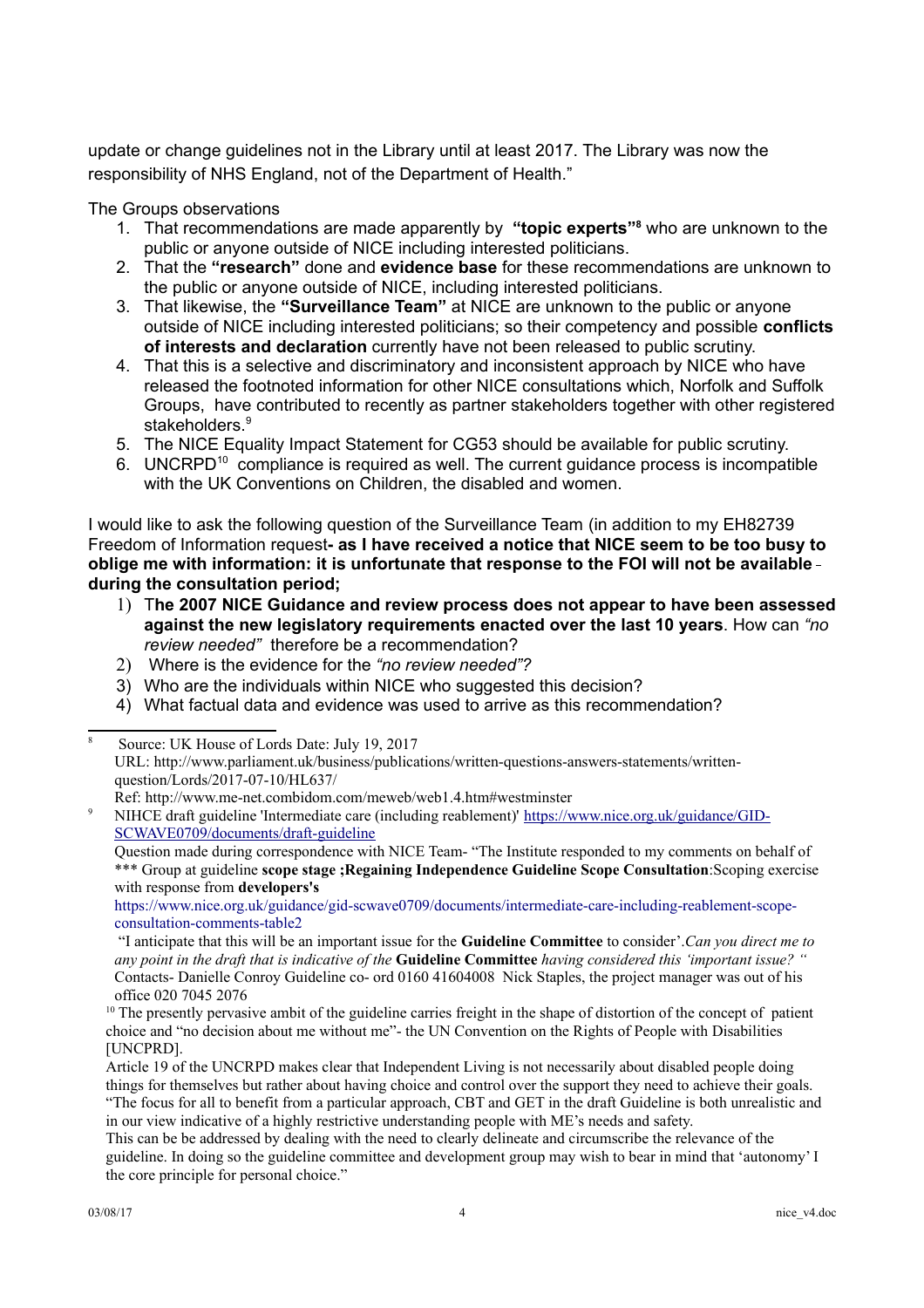- 5) NICE Guidance **CG53** was controversial in 2007:10 years on, it is none the less so.
- 6) Professor Mark Baker from the National Institute for Health and Clinical Excellence (NICE) *"As can be seen from the Minutes, Professor Baker accepts that the NICE guideline on ME/CFS is no longer meeting the needs of people with ME/CFS and it fails to take proper account of the wide variety of clinical presentations and disease pathways that come under the ME/CFS umbrella.[11"](#page-4-0)* Surely therefore, it beggars belief that this provisional review decisions has been announced?
- 7) Do the topic experts and the Surveillance Team not agree, that the suggestion of recommending "no review", (this is added to the potential breach of Government protocol and quidance on public involvement and consultation I identified<sup>[12](#page-4-1)</sup>) once again could trigger and lead to a judicial review challenge by those aggrieved and harmed by the current quidance?
- 8) The review exercise to date does not appear to be underpinned by a fair, sensible or robust process. Surely NICE have a duty to engender public support or confidence in the guidance?

**4. Do you have any comments on equalities issues? Yes.**

This review appears inconsistent with other NICE consultations I have recently contributed to.<sup>13</sup> I wish to ask NICE to confirm whether it's approach is equitable with other NICE reviews and processes?

### **To summarise**

A review of CG53 needs to be done, to achieve compliance with, and be reflective of the following; the 2012 Health & Social Care Act, Care Act 2014, the 2003 Standards for Better Heath (which underpins the working practices of the CQC and their core requirements).

## **NICE Guidance currently fails to separate the "sheep from the goats"; i.e.the true presentations of ME and CFS as opposed to patients with vague non specific fatigue. This is it's greatest failing.**

Because the current guideline and emphasis directs patient care down a vague fatigue and mental health approach, the result is that it effectively obstructs patients' access to appropriate biological testing, treatment and support. Misdiagnosis is rife with peered reviewed research indicating it running at some 40% misdiagnosis.<sup>[14](#page-4-3)</sup> This results in patient harm, death and NHS "NEVER" events reported to Healthwatch locally. To avoid this ethical violation, we request that the guideline be revised to present a truthful, helpful guidance reflective of the current debate, emerging exciting

<span id="page-4-0"></span><sup>11</sup> [http://www.meassociation.org.uk/2014/07/forward-me-meeting-and-the-nice-guideline-on-mecfs-statement-by-the-me-association-10](http://www.meassociation.org.uk/2014/07/forward-me-meeting-and-the-nice-guideline-on-mecfs-statement-by-the-me-association-10-july-2014/) [july-2014/](http://www.meassociation.org.uk/2014/07/forward-me-meeting-and-the-nice-guideline-on-mecfs-statement-by-the-me-association-10-july-2014/) <http://www.meresearch.org.uk/information/publications/misdiagnosis-on-a-grand-scale/>

<span id="page-4-1"></span> $12$  NICE Enquiry (our ref EH82669) 11/07/17

<span id="page-4-2"></span> $13$ Intermediate care including reablement

<span id="page-4-3"></span><sup>&</sup>lt;sup>14</sup> "The presently pervasive ambit of the guideline carries freight in the shape of distortion of the concept of patient choice and "no decision about me without me"- the UN Convention on the Rights of People with Disabilities [UNCPRD].

Article 19 of the UNCRPD makes clear that Independent Living is not necessarily about disabled people doing things for themselves but rather about having choice and control over the support they need to achieve their goals.

The focus for all to benefit from a particular approach, CBT and GET in the draft Guideline is both unrealistic and in our view indicative of a highly restrictive understanding people with ME's needs and safety.This can be be addressed by dealing with the need to clearly delineate and circumscribe the relevance of the guideline. In doing so the guideline committee and development group may wish to bear in mind that 'autonomy' is the core principle for personal choice."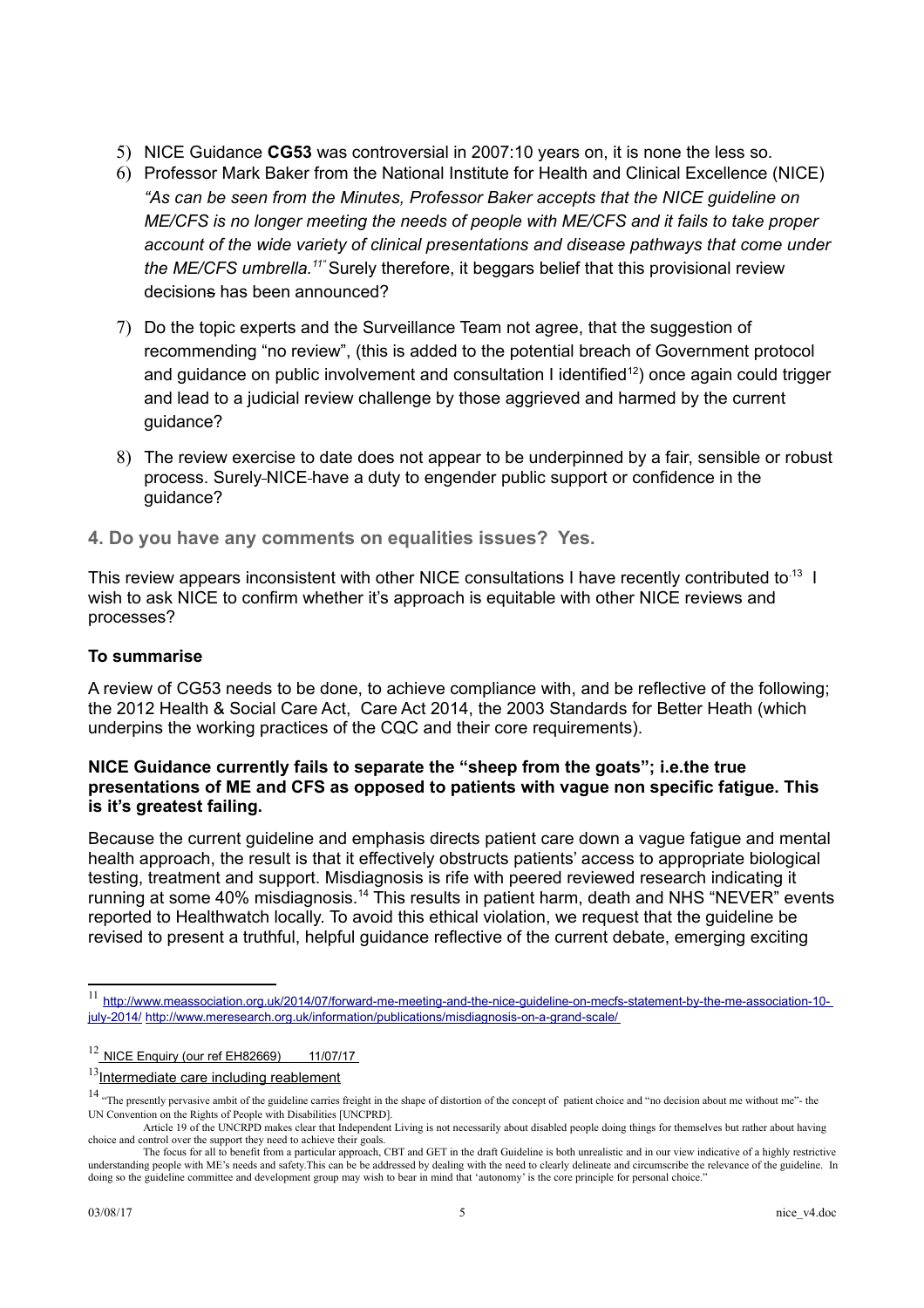new international research findings, and state of play about the nature and optimal management of ME/CFS.

## **A reminder as Sir Mark suggests you use "Standards:**

The Nice review needs to reflect services capacity to deliver the following;

## **STANDARDS FOR BETTER HEALTH**

**Aims** (my emphasis)

*7. The final but key aim of these standards is to underpin the delivery of high quality services which are fair, personal and responsive to patients' needs and wishes, which are provided equitably and which deliver improvements in the health and well- being of the population. This aim can only be achieved if these benefits are delivered to all groups within our society. The standards must therefore be interpreted and implemented in ways which:* 

- *Challenge discrimination*
- *Promote equality of access and quality of services*
- *• Support the provision of services appropriate to individual needs, preferences and choices*
- *Respect and protect human rights*
- *Further the NHS's reputation as a model employer*
- *Enable NHS organisations to contribute to economic success and community cohesion.*

This spells matters out clearly;

### **STANDARDS FOR BETTER HEALTH require following;**

### *How the standards framework is structured*

*16. The standards set out in this document are organised within seven "domains", which are designed to cover the full spectrum of health care as defined in the Health and Social Care (Community Health and Standards) Act 2003. The domains encompass all facets of health care, including prevention, and are described in terms of outcomes. The seven domains are:* 

- *Safety*
- *Clinical and Cost Effectiveness*
- *Governance*
- *Patient Focus*
- *Accessible and Responsive Care Care Environment and Amenities Public Health*

### **Previous correspondence with NICE**

Dear Ms Robinson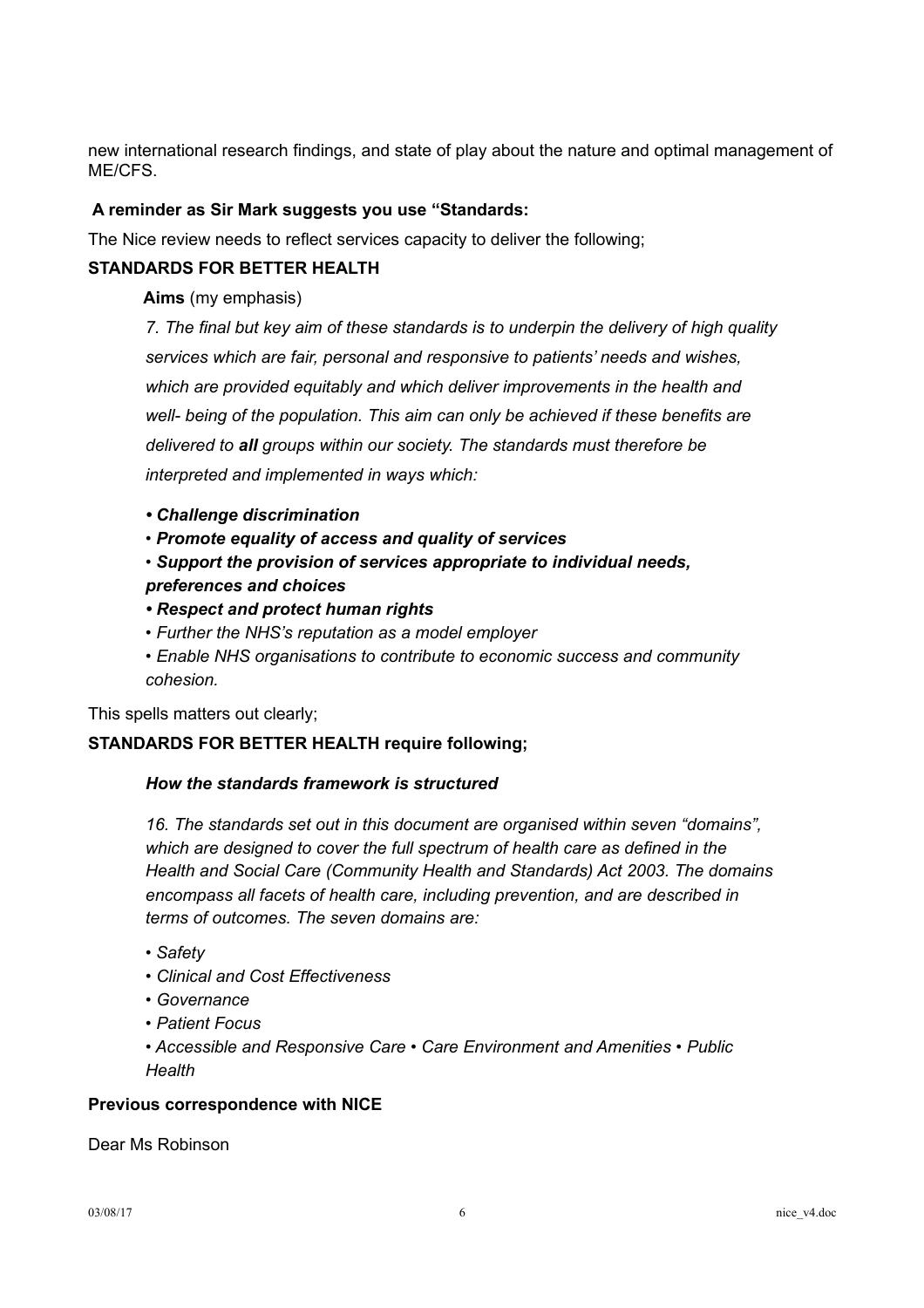Thank you for contacting the National Institute for Health and Care Excellence (NICE) with regards to our guideline on chronic fatigue syndrome/myalgic encephalomyelitis (or encephalopathy): diagnosis and management (CG53).

I have highlighted your feedback regarding the length of the consultation period to the guidelines team, for their consideration.

I can confirm that the closing date for the consultation has been amended, and it will now close at 9am Monday 24 July 2017.

As you know, our website originally said the closing date was 21 July, but this has now been changed for consistency with our standard, published processes (as per point 14.1.3 of the NICE guidelines manual).

Kind regards,

Natalie

Communications Executive Corporate Communications

National Institute for Health and Care Excellence Level 1A | City Tower | Piccadilly Plaza | Manchester M1 4BT | United Kingdom

Tel: 0300 323 0141 | Fax: 0300 323 0149 Web: [http://nice.org.uk](http://nice.org.uk/)

The FOI issued by me to inform the process however, will unlikely be delivered within the consultation time frame. Dear Mrs Robinson

Thank you for your follow-up questions.. Please see further information required (attached).

- 1. Contributors and declarations of interests- The Guideline Committee
- 2. Members of the Committee and other contributors to the guideline
- 3. declared any relevant interests

[Add guideline number to hyperlink] in line with the NICE conflicts of interest policy

As you have separately requested the same information under the Freedom of Information Act, your request will be considered under the Act. We will respond as soon as possible (and certainly within the statutory timescale of 20 working days, as defined by the Act).

Kind regards,

Natalie

I note that NICE only cite the "**Patient Experience** domain" from the legislation on their NICE Pathway for CG53.

<https://www.nice.org.uk/guidance/cg53>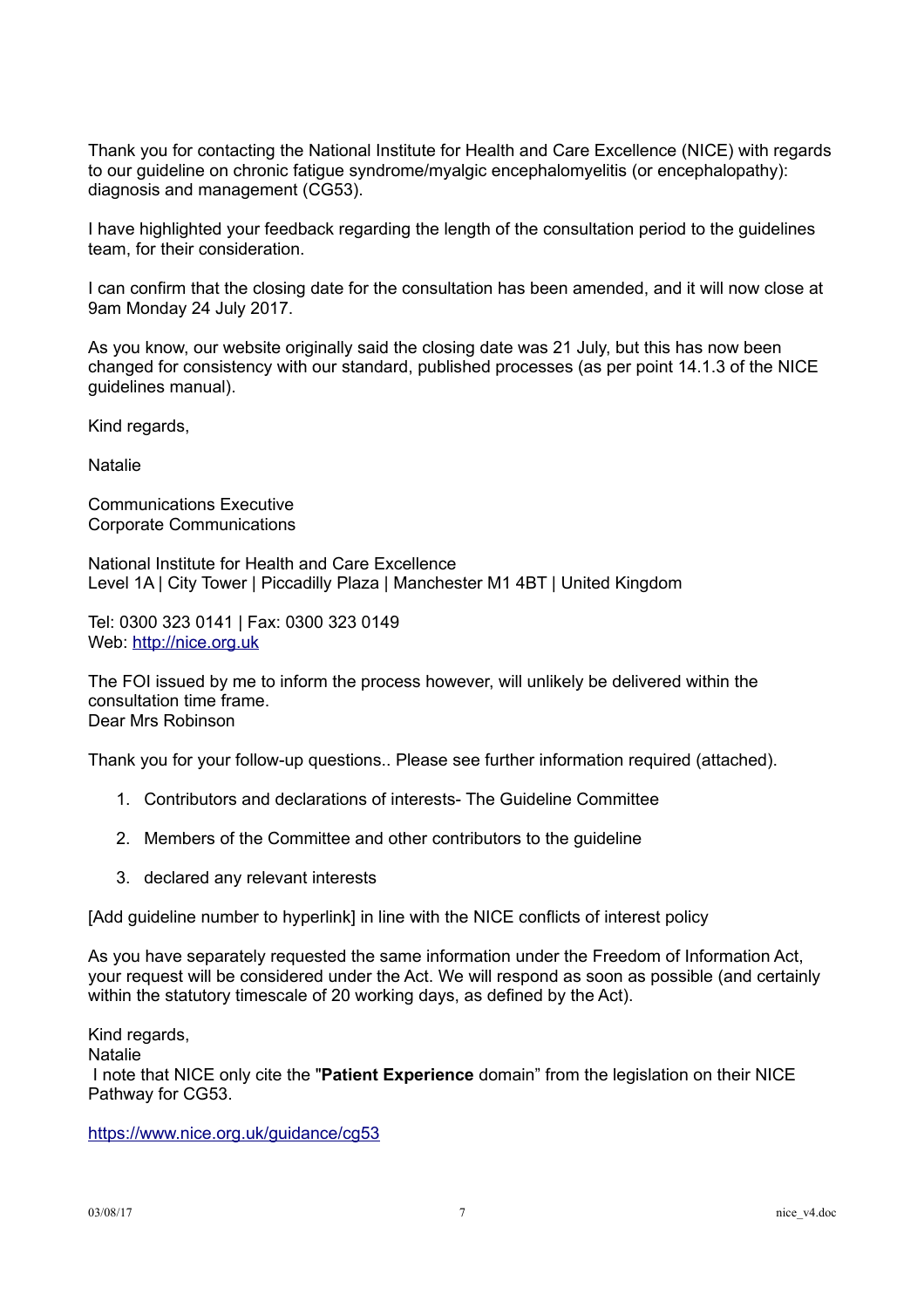## **Guidance**

• NICE interactive flowchart - Chronic fatigue syndrome myalgic encephalomyelitis



"This guideline covers diagnosing and managing chronic fatigue syndrome (CFS) which is also known as myalgic encephalomyelitis (ME) (or encephalopathy). It aims to improve the quality of life for people with CFS/ME by setting out the care and treatment options that should be available for them.

## **Recommendations**

This guideline includes recommendations on:

- [presentation](http://www.nice.org.uk/guidance/cg53/chapter/1-Guidance#presentation)
- [diagnosis](http://www.nice.org.uk/guidance/cg53/chapter/1-Guidance#diagnosis)
- [general management after diagnosis](http://www.nice.org.uk/guidance/cg53/chapter/1-Guidance#general-management-strategies-after-diagnosis)
- [referral to specialist care](http://www.nice.org.uk/guidance/cg53/chapter/1-Guidance#referral-to-specialist-cfsme-care)
- [managing setbacks/relapses](http://www.nice.org.uk/guidance/cg53/chapter/1-Guidance#management-of-setbacksrelapses)
- [review and ongoing management](http://www.nice.org.uk/guidance/cg53/chapter/1-Guidance#review-and-ongoing-management)
- [principles of care for people with severe CFS/ME](http://www.nice.org.uk/guidance/cg53/chapter/1-Guidance#key-principles-of-care-for-people-with-severe-cfsme)

Who is it for?

• Healthcare professionals People with CFS/ME, their families and carers "

It is my understanding that the guidelines will be based on, and only on, the findings of RCT and studies that tick the boxes for what the Institute considers to be 'evidence', according to set parameters. Is the same true of the Guideline reviews? When the 'CFS/ME' guideline was being developed (2007) those of us who are aware of the immense damage that exercise<sup>[15](#page-7-0)</sup> (GET) causes to PwME could cite real life examples, however,

<span id="page-7-0"></span><sup>&</sup>lt;sup>15</sup> <http://www.meassociation.org.uk/2015/05/23959/>Our CBT, GET and Pacing Report calls for major changes to therapies offered for ME/CFS | 29 May 2015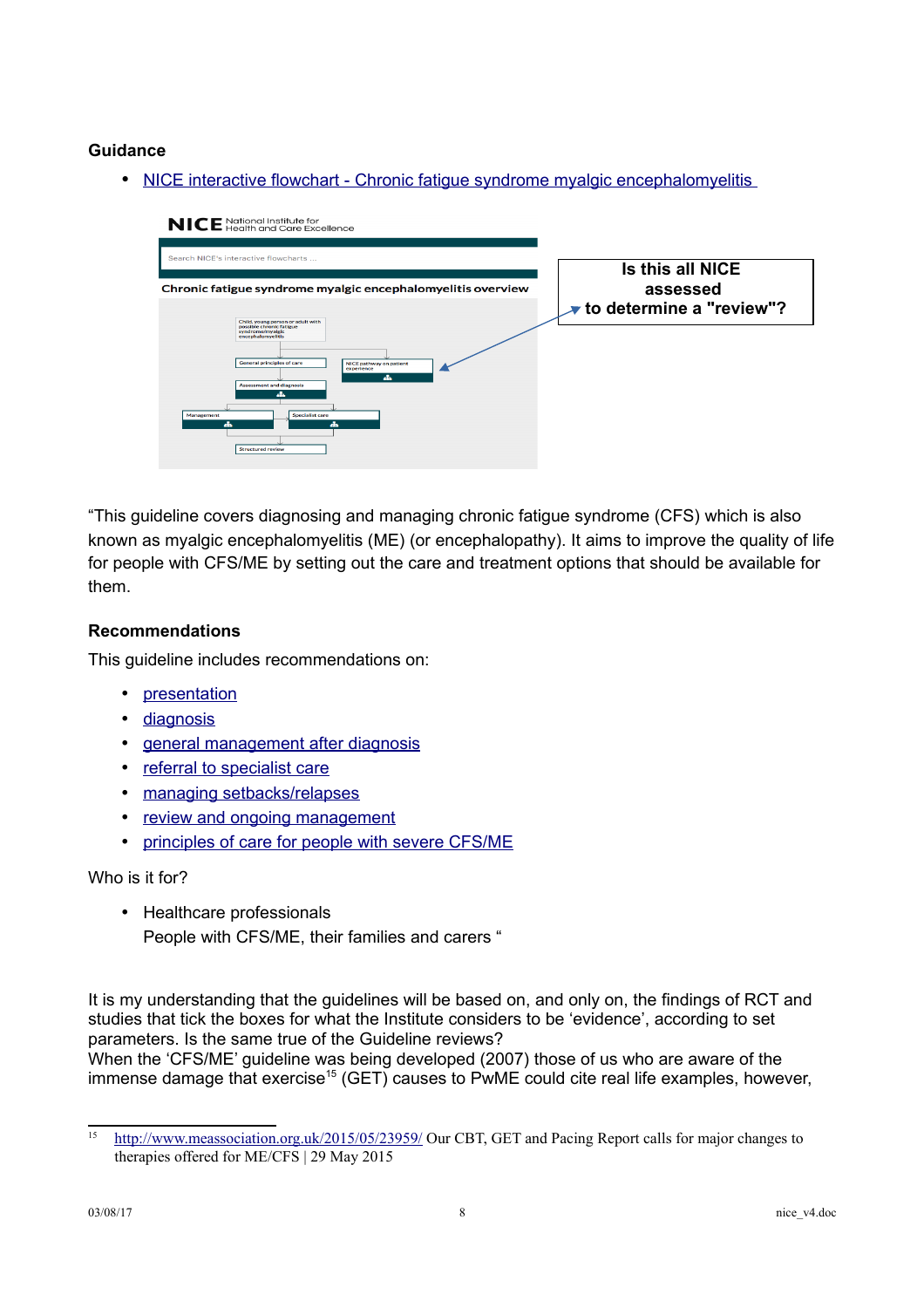'NICE' were not interested in "informal" feedback from patients, support organisations and charities.

### **However, NHS STANDARDS FOR BETTER HEALTH require a new approach.**

- Since the original CFS and ME Guideline was developed, the law regarding both Health & Social Care (2012) and government guidance on consultation, has radically changed.
- The climate has changed with Expert Patient initiatives and other requirements relating to patients which must be taken into account.
- The NICE guidance and Reviews therefore must be assessed against and compliant with new legislation; Health and Social Care Act 2012, and the 2003 Better Care Act important domains which are used by the Care Quality Commission in their assessment of services.
- Patient experiences can be found in NHS local services annual change audits and in local provider patient surveys. **Has NICE collated this publicly available information?**
- **There has been on gong interest and a national survey of Patient experience [http://healthwatchtrafford.co.uk/wp-content/uploads/2015/03/Tired-of-explaining-ME-](http://healthwatchtrafford.co.uk/wp-content/uploads/2015/03/Tired-of-explaining-ME-CFS-Summary-Report-by-Healthwatch-Trafford.pdf)[CFS-Summary-Report-by-Healthwatch-Trafford.pdf](http://healthwatchtrafford.co.uk/wp-content/uploads/2015/03/Tired-of-explaining-ME-CFS-Summary-Report-by-Healthwatch-Trafford.pdf)**
- Findings of CURRENT biomedical research studies which clearly contraindicate exercise (GET) must be evaluated.

#### **Accountability**

**Care Quality Commission** The Core Standards **- these need to be re examined in relation to the current 2007 guidance.**

#### **What happens if it all goes wrong i.e. the guidance approach is suggested or proven to result in harm?- who, (if anyone) will be deemed at fault & accountable?**

A service Provider will follow NICE or interpret the guidance. If that guidance is fundamentally flawed and not fit for purpose- harm can be done. Who is responsible? The provider or NICE?

There is ample evidence of the guidance being used and resulting in harm. If NICE had collated patient experience feedback from Local Providers Annual Change Audits, which are a contractual Key Performance Indicators( KPIs) and Contractual obligations, they would have a clearer idea of where the NICE Guidelines are failing and would, via review, be able to start to put matters right.

Whilst this may not form part of the "formal" evidence base outlined in the parameter used by NICE, they are covered under the requirements of the 2012 Health & Social Care Act and the **STANDARDS FOR BETTER HEALTH identify the following-** *• Safety• Clinical and Cost Effectiveness • Governance • Patient Focus• Accessible and Responsive Care • Care Environment and Amenities • Public Health.* **NICE** cannot ignore these requirements nor sweep them under the carpet.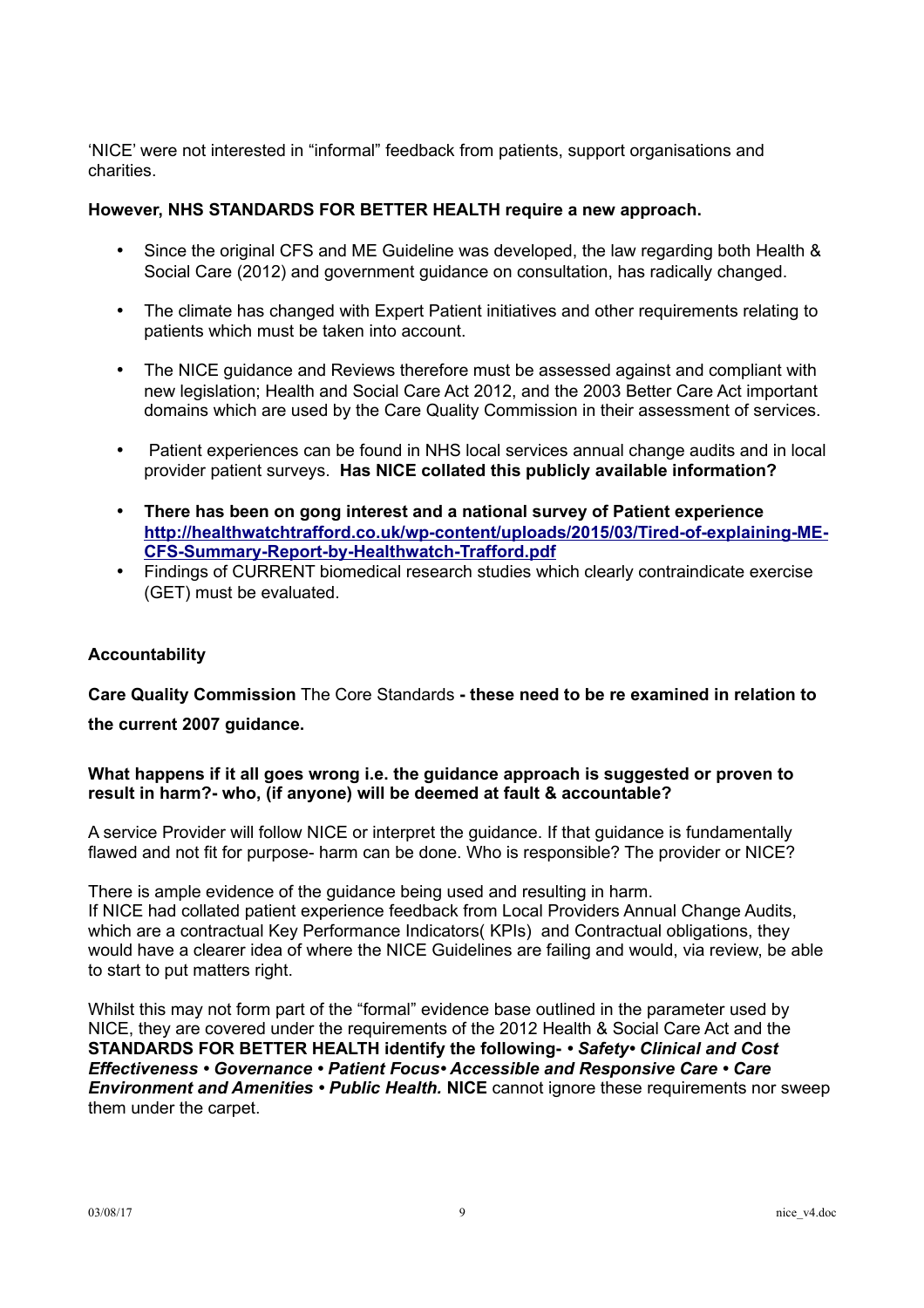# *Comment from Dr Charles Shepherd, ME Association: Written question submitted to Professor Baker prior to the 2014 Forward ME[16](#page-9-0) meeting:*

"Given the fact that ME/CFS covers a wide variety of clinical presentations and disease pathways, and that patient evidence consistently indicates that the majority of people find that CBT is ineffective; around 50% report that GET makes their condition worse; and over 90% find that pacing is the safest and most effective form of management, why does NICE continue to recommend the use of CBT and GET for everyone with mild to moderate ME/CFS?

"And why does the NICE guideline fail to provide any information or guidance on the management of a number of very disabling symptoms and problems associated with autonomic nervous system dysfunction – neurally mediated hypotension and POTS (postural orthostatic tachycardia syndrome) in particular?

"This evidence, along with other evidence submitted during the recent consultation process on the proposal to place the NICE guideline on ME/CFS in the new static list, indicate that there is a need to review and revise a NICE guideline that was signed off nearly seven years ago."

# *Dr Charles Shepherd Hon Medical Adviser, ME Association*

This was an extremely informative meeting with Professor Mark Baker from the National Institute for Health and Clinical Excellence (NICE) – he is their Director of the Centre for Clinical Practice.

As can be seen from the Minutes, Professor Baker accepts that the NICE guideline on ME/CFS is no longer meeting the needs of people with ME/CFS and it fails to take proper account of the wide variety of clinical presentations and disease pathways that come under the ME/CFS umbrella.

# **Professor Mark Baker, NICE[17](#page-9-1)**

2.1 The Chairman introduced Prof Baker who explained he had been in post for about two years. The Professor said he would start with an explanation of the process by which subjects come before NICE. Originally they had just responded to whoever wanted guidance. Then around 2005-6 a formal process of topic selection, with specialist panels, was set up. That process was changed around the end of 2010 when the man political parties preferred "standards" to guidelines in the NHS. In March 2012 a Library of Quality Standards Topics was established; it included a number of NICE guidelines but ME/CFS was not among them and he did not know why. It was not feasible to update or change guidelines not in the Library until at least 2017. The Library was now the responsibility of NHS England, not of the Department of Health.

<span id="page-9-0"></span><sup>16</sup> <http://www.meassociation.org.uk/2014/07/forward-me-group-minutes-of-meeting-at-house-of-lords-25-june-2014/>

<span id="page-9-1"></span><sup>17</sup> <http://www.meassociation.org.uk/2014/07/forward-me-group-minutes-of-meeting-at-house-of-lords-25-june-2014/>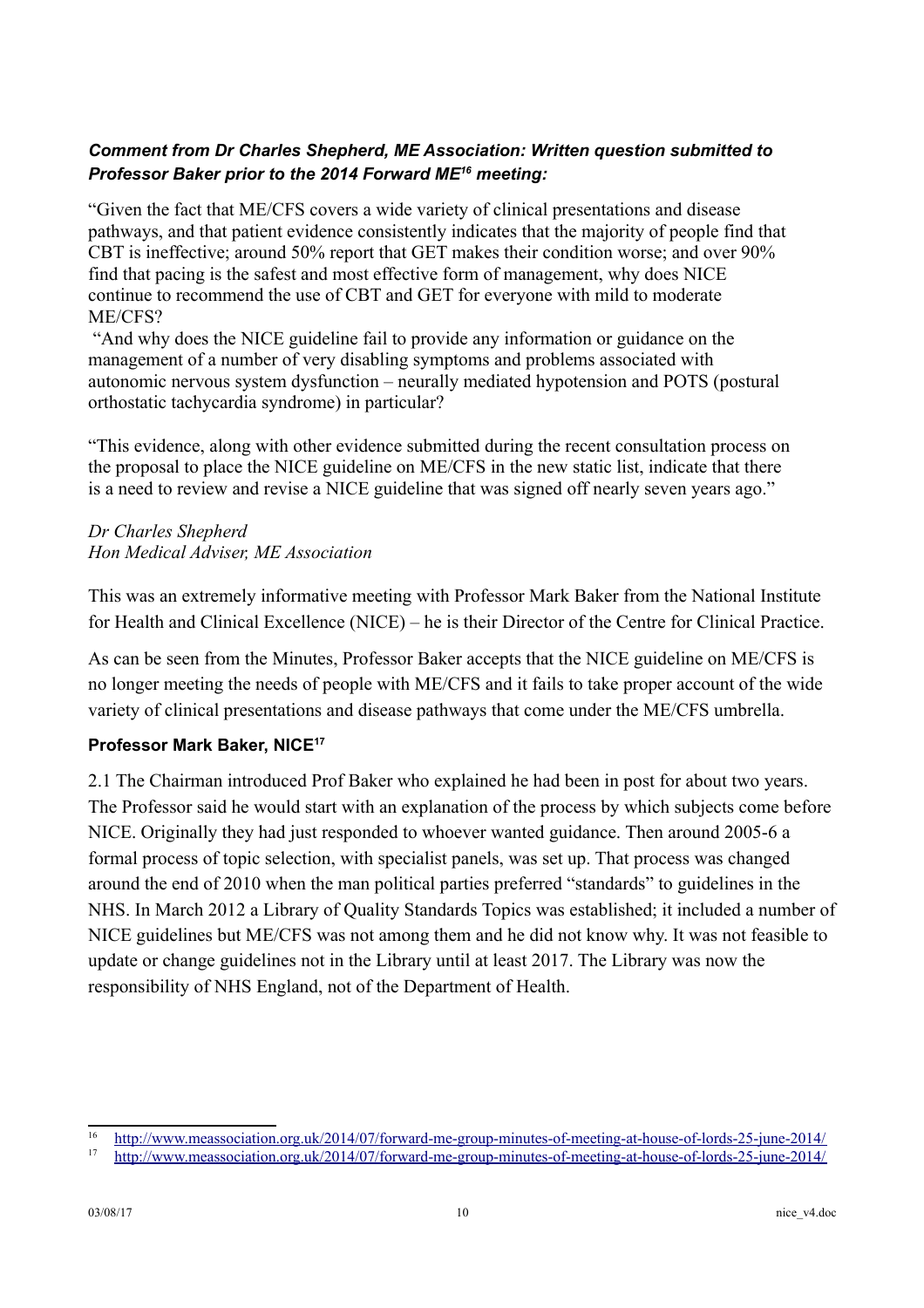

Unfortunately, as was stated above, NICE no longer decides which guidelines they are going to tackle afresh. This decision is now made by NHS England.

## **Questions I ask of the NICE Surveillance Team.**

- 1. Who do I need to copy this into at NHS England?
- 2. Will the urgent need for a review of this outdated clinical guideline be raised once again with NHS England?
- 3. What was the response to the following letter -**Communication with NICE about the revision of the Clinical Guideline 53 Margaret Williams 12th March 2017 to** Sir Mark Baker?<http://www.margaretwilliams.me/2017/open-memo-to-nice.pdf>
- 4. Please note, as a point of information, NHS Suffolk Commissioning, with whom Suffolk and Norfolk patients have been working alongside for 10 years, must be commended for their robust adherence to the NHS standards of;
- *Promoting attempts to provide equality of access and quality of services*
- *Supporting the provision of services appropriate to individual needs, preferences and choices*
- *Respecting and protect human rights of their ME and CFS patients.*
- Most of all they must be commended for having regard to NICE Guidance but rejecting aspects of it in favour of the International Consensus Criterial for ME and CFS. This has led to a new service specification and service development which is supported by patients and may better meet their specific needs in the future.

### **Barbara Robinson 03/08/17**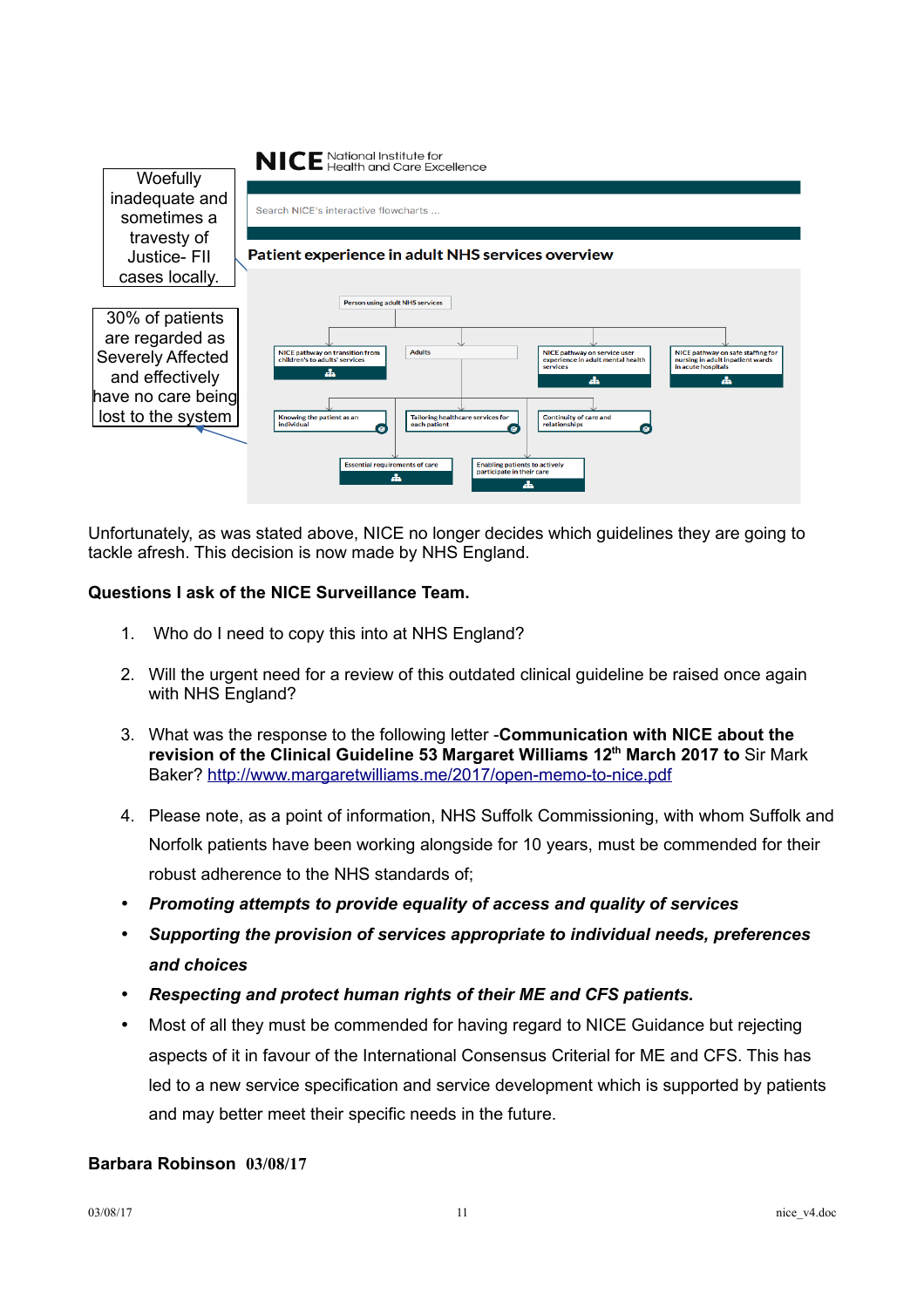I have incorporated the following;

Mr Crowhurst is one of our local coalition in East Anglian and formally was chair of the East Anglian ME group of which previously I was co chair.

Our group working with NHS Commissioning was overseen by LINK and now by Healthwatch, Suffolk and Norfolk.

We contributed to the National Healthwatch Survey on ME.

[http://healthwatchtrafford.co.uk/wp-content/uploads/2015/03/Tired-of-explaining-ME-CFS-](http://healthwatchtrafford.co.uk/wp-content/uploads/2015/03/Tired-of-explaining-ME-CFS-Summary-Report-by-Healthwatch-Trafford.pdf)[Summary-Report-by-Healthwatch-Trafford.pdf](http://healthwatchtrafford.co.uk/wp-content/uploads/2015/03/Tired-of-explaining-ME-CFS-Summary-Report-by-Healthwatch-Trafford.pdf)

**A letter to Sir Andrew Dillon , Chief Executive, NICE** 

[July 27, 2017](http://carersfight.blogspot.co.uk/2017/07/a-letter-to-sir-andrew-dillon-chief.html)  **Stonebird** 27th July 2017

Sir Andrew Dillon, Chief Executive, **NICE** 

Dear Andrew Dillon,

## **Re : Myalgic Encephalomyelitis**

I have cared full time, for 25 years, for my wife who has a diagnosis of Very Severe ME, my Nursing Standard article "*Supporting people with severe myalgic encephalomyelitis*" is referenced by NICE in the original 2007 guidelines. In 2015 I was third place finalist, BJN, Nurse of the Year, for which I received an award specifically for my work in raising awareness of and advocating for people with Severe ME. I was Secretary of the 25% Severe ME Group charity for many years and represented the Group at the Gibson Parliamentary Inquiry.

In February the Joint Commissioning Panel for Mental Health document published **Guidance for Commissioners of services for people with medically unexplained symptoms – practical mental health commissioning**, which misinformed Commissioners that Myalgic Encephalomyelitis is a Somatoform, mental health disorder.

The response, in a letter to me, dated March 2nd, from the Co-Chairs of the Expert Reference Group for JCPMH Guide on Commissioning for MUS and the Co-Chairs of the JCPMH claimed that the: "T*he content of the MUS guide is fully in line with NICE guidelines and with current*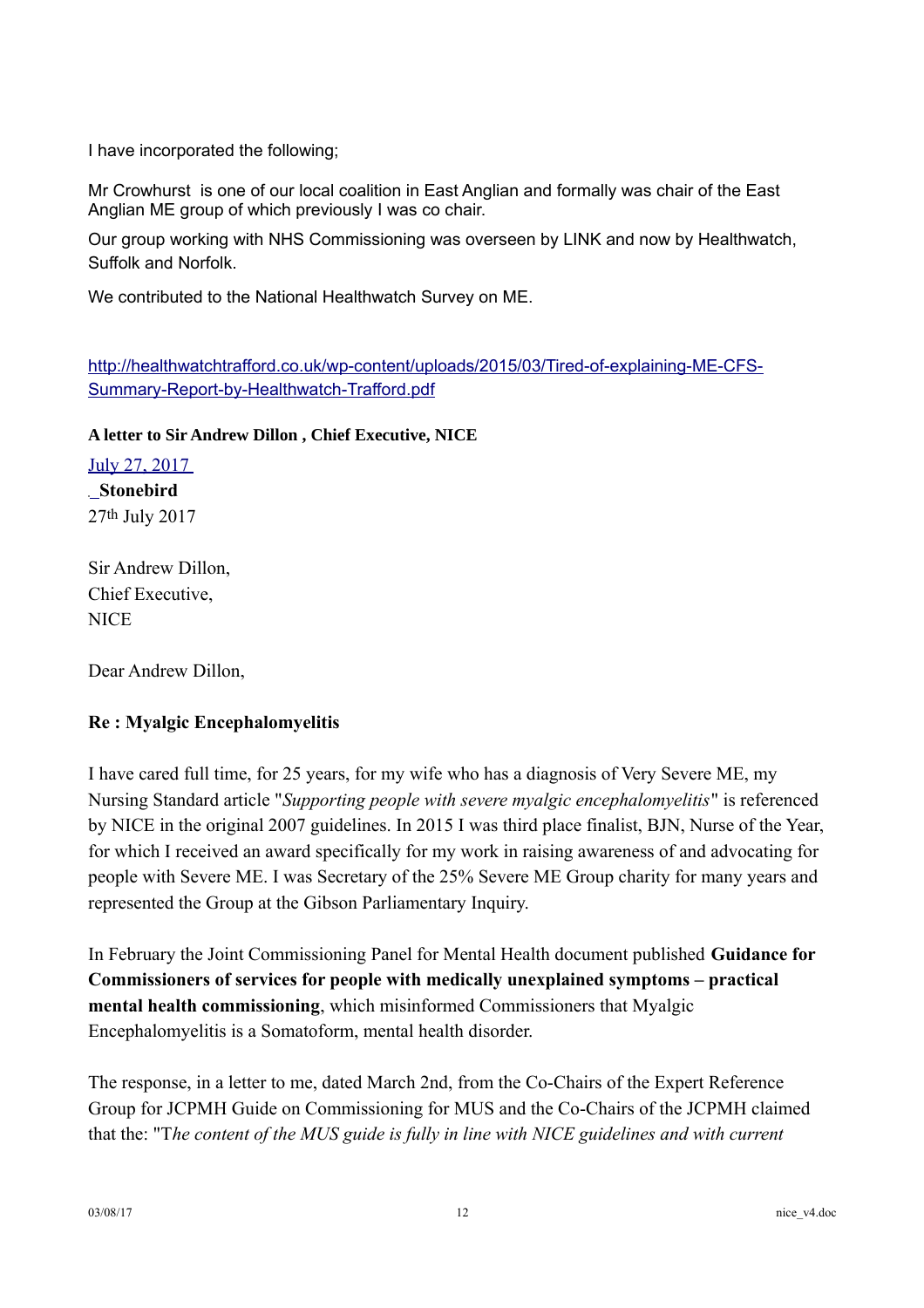*practice. Should the relevant NICE guidelines alter, or the evidence in this area change, then we will revise the guide accordingly*."

On March 15, NICE assured me that CG53 does not list ME as a somatoform disorder. Therefore the MUS guidelines cannot be correct.

I raised the misinformation in the JCPMH Report with the Department of Health, who confirmed that the Government recognises the WHO classification of ME as a neurological disease. They advised me to take the issue up personally with you.

I am interested to know what you can do to correct the misinformation that the JCPMH has given to Commissioners, especially given the serious potential implication in regard to the current consultation on CG53?

I also have the following questions, given that NICE has confirmed that it does not consider ME to be a Somatoform Disorder:

1. Can you tell me why NICE itself lists ME under "*Depression and anxiety disorders*" on the IAPT webpage and can you reassure me that it will be removed? That surely is as great a misrepresentation of ME as the JCPMH document, especially given the recognition in CG53 that " *the physical symptoms can be as disabling as multiple sclerosis, systemic lupus erythematosus and congestive heart failure* ."

<https://www.nice.org.uk/about/what-we-do/our-programmes/nice-advice/iapt>

2. Can you explain the nature of IAPT's involvement in ME, especially in light of the the CDC's recent decision not to recommend CBT and GET? [http://www.meassociation.org.uk/2017/07/cdc](http://www.meassociation.org.uk/2017/07/cdc-removes-cbt-and-get-as-recommended-treatments-for-mecfs-11-july-2017/)[removes-cbt-and-get-as-recommended-treatments-for-mecfs-11-july-2017/](http://www.meassociation.org.uk/2017/07/cdc-removes-cbt-and-get-as-recommended-treatments-for-mecfs-11-july-2017/)

3 Can you tell me what role, if any, IAPT played in the drafting of the recent CG53 Surveillance Document, which has been heavily criticised by all major ME Charities and thousands of patients for:

- its adherence to the widely disputed CBT/GET paradigm, which has been shown to make patients, especially the most severely affected, much worse. http://stonebird.co.uk/psurvey.pdf
- its many references to the universally discredited PACE Trial
- its reliance upon vague diagnostic criteria that do not clearly identify or separate ME from mental health Chronic Fatigue (WHO F48)**.** A wide definition helps no one; surely it is time to acknowledge that ?
- its scant regard for biomedical evidence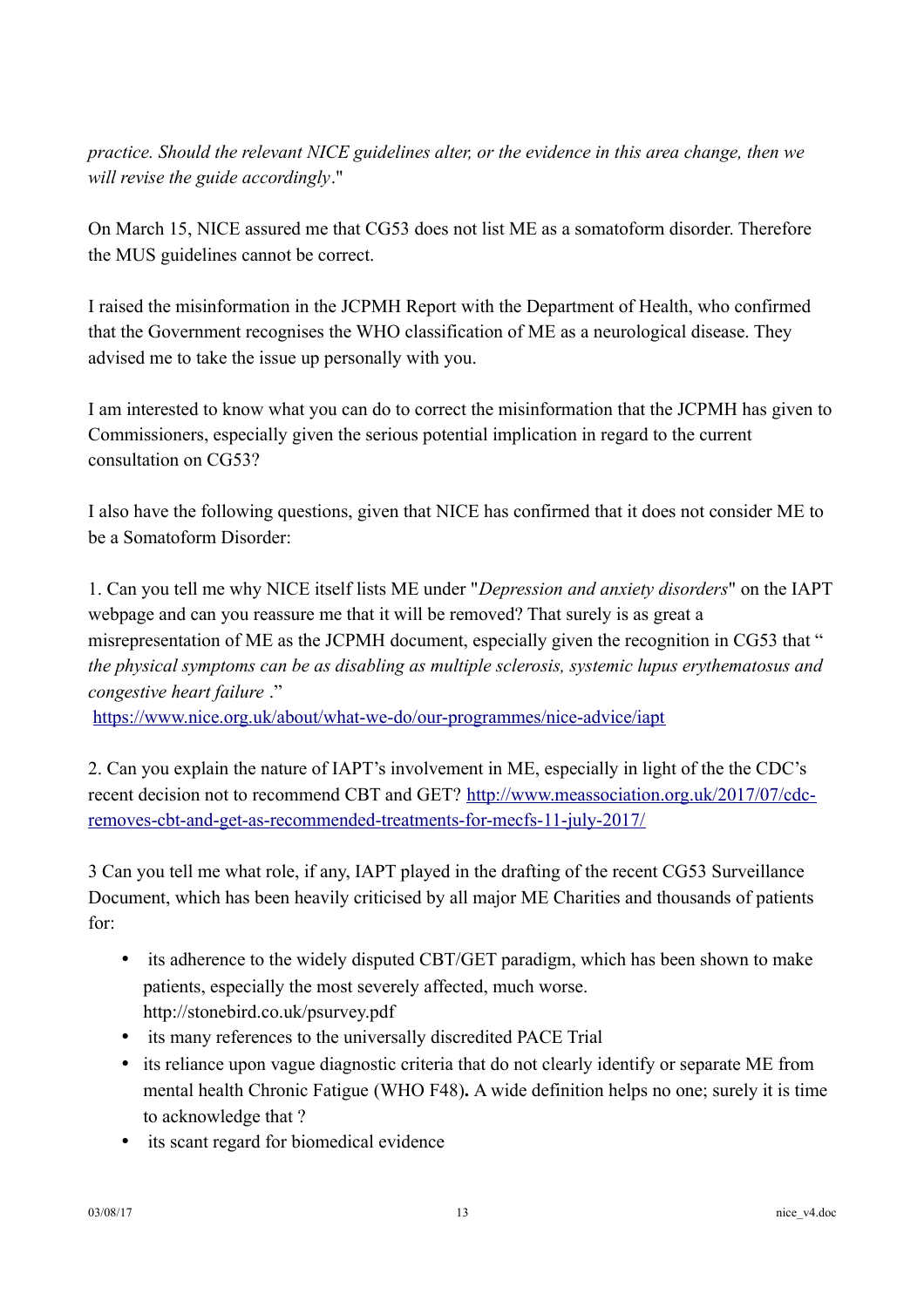- its extraordinary decision not to update the 10 year old guidance which not only was condemned as "unfit for purpose" at the time, but continue to deny patients, like my profoundly physically ill wife, equal access to health care
- its failure to accurately represent international clinical practice
- its failure to remove outdated treatment recommendations and its pronounced self-circular psychiatric bias.

4. I am very curious to know the composition of the Topic Experts and their knowledge base and impartiality. What biomedical representation, if any, did you have? What clinical input, outside of the biopsychosocial school, was involved for unbiased appraisal of the biopsychosocial content? Can you tell me who the Topic Experts were? Were any of the Royal College's involved?

5 Can you tell me why NICE only gave stakeholders two weeks to respond to the 56 page Surveillance document, making it incredibly difficult for those people who have ME themselves or full time carers, to have enough time to contribute adequately or at all.

6 Can you explain why NICE has relied heavily on an unfounded psychiatric theory of ME that is nothing more than that, with no real evidence itself, while ignoring the more than 9000 published papers that have been published world wide, detailing the biomedical abnormalities in ME?

7 Can you explain, given the statement in 2014 by Professor Mark Baker, Director of the Centre for Clinical Practice, at a Forward- ME meeting, that the Guideline *failed to address the real issues in ME/CFS, does not promote innovation and has had a disappointing impact on specialist care and commissioning issues*, why NICE has continued to stick to its outmoded, inappropriate, dangerous guidance?

[http://www.meassociation.org.uk/2014/07/forward-me-meeting-and-the-nice-guideline-on-mecfs](http://www.meassociation.org.uk/2014/07/forward-me-meeting-and-the-nice-guideline-on-mecfs-statement-by-the-me-association-10-july-2014/)[statement-by-the-me-association-10-july-2014/](http://www.meassociation.org.uk/2014/07/forward-me-meeting-and-the-nice-guideline-on-mecfs-statement-by-the-me-association-10-july-2014/)

The Surveillance document does nothing, in my opinion, to challenge the misperception that ME is a mental illness, in fact it's decision to come off the static list, not for medical reasons, but because of the FITNET CBT/GET Trial reinforces the apparent psychosocial bias of the whole document and attitude of NICE.

If CG53 continues to contribute to a situation where people with ME are:

- misinterpreted as having a mental health issue
- where biomarkers are not sought for and relevant tests are proscribed